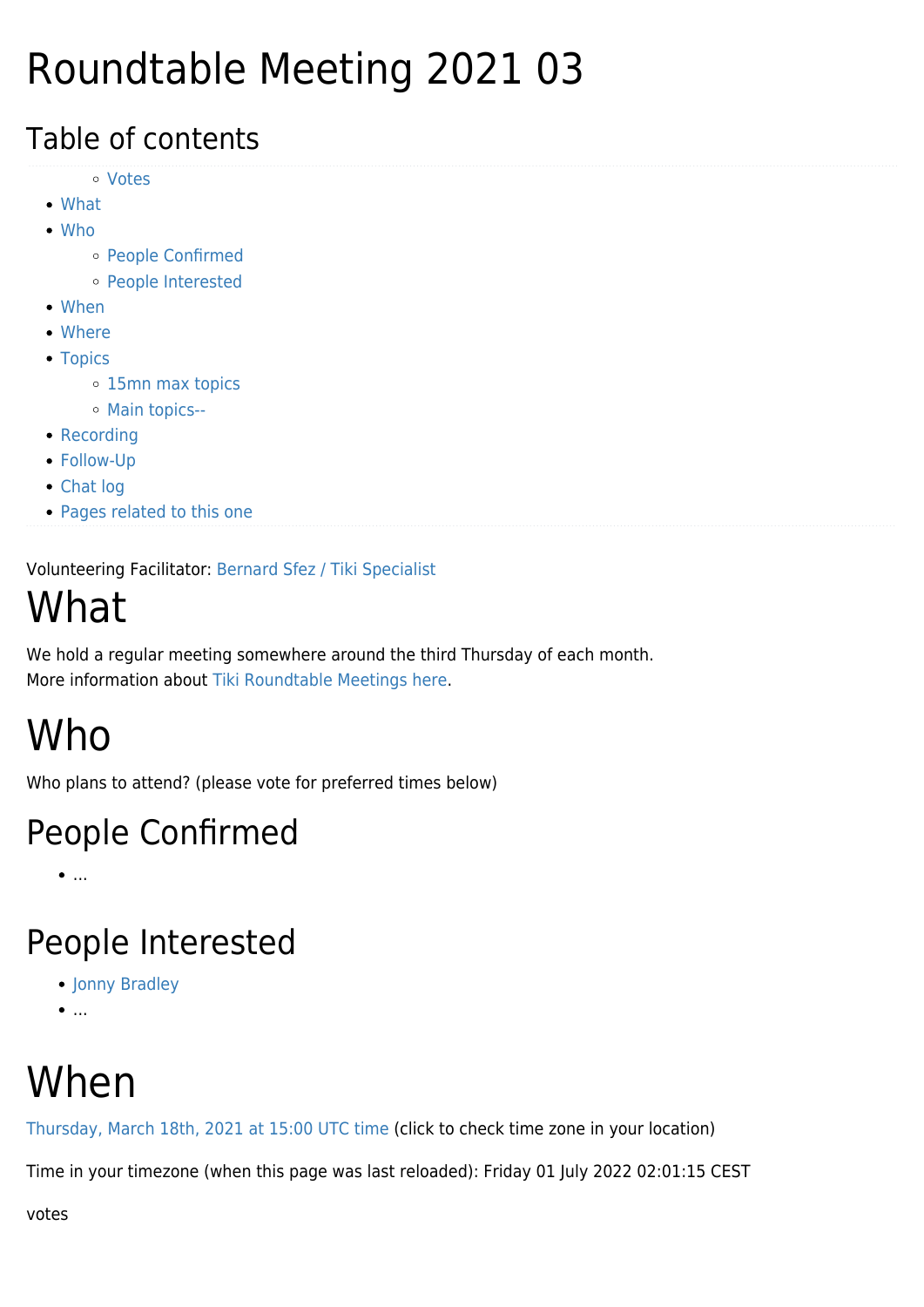## Where

<https://live.tiki.org>

## **Topics** 15mn max topics

#### 1. Hiring a Tiki developper

See:

\* [https://tiki.org/tiki-view\\_forum\\_thread.php?threadId=76004](https://tiki.org/tiki-view_forum_thread.php?threadId=76004)

\*<https://tiki.org/tiki-searchindex.php?highlight=hire&where=forums&forumId=26&search=Find>

2. Tiki friendly hosting Finalising it.

See:

\*<https://info.tiki.org/Tiki+Friendly+Hosts>

#### Main topic--s--

1. Virtual TikiFest planning

We need to establish the topics and date for our next Tikifest :<https://tiki.org/TikiFest-Virtual-2021>

- \* Validate topic and assign at least one volunteer
- \* Validate a window to pre-schedule the event (or what we have is enough to set a date ?)

\*\* Advertise our survey for more input

\*\* Decide a week later

May or June (preferable June so we have more time to finalise and advertise), majority of users are in European timezone with 20% on each sides with a slight preference for weekday. From here lets discuss our best options (moving important topic around 3UTC so all can come, weekday or weekend, having twice a demo/worshop with different timezone...)

2. Marketing the Tikifest event

We planned a lot of demo and workshop for this Tikifest and it is a good opportunity to present Tiki in 2021 to people that were once using Tiki or never heard about it.

It require some resources but optimised work can make this feasible with few hands. (part of this will be ported on the Tikifest page if it is decided we go for it)

- 1. Advertising
	- 1. Graphics
	- 2. Message
	- 3. Landing page (?)
	- 4. Where (and who)
		- 1. Google
		- 2. Wiki page
		- 3. Facebook
		- 4. Twitter
		- 5. UserList and devList

We need to make an effort to broadcast in "a more" professional ways than usual our sessions.

1. Content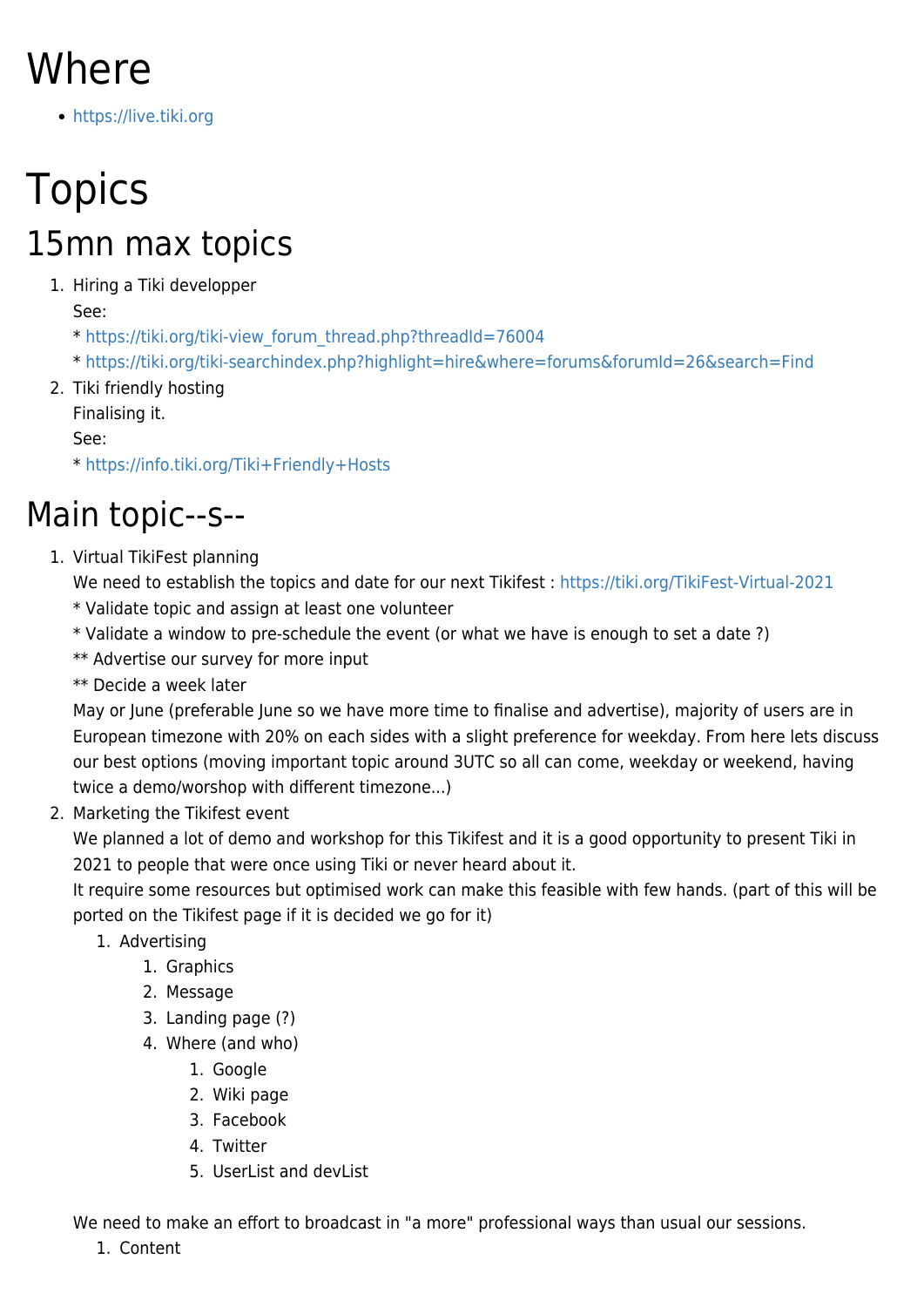- 1. Preparing the presentation (have time to prepare, test demo, ...)
- 2. Support the presentation (have graphics and case ready, screenshot, ...) could be a team work (?)
- 3. Make it interesting and progressive. Before the principal meat give background about Tiki, the feature, ...
- 4. End with call for action. Give the viewer one or two simple action they can do to start with. (install, register, join, ...)
- 2. Display and audio
	- 1. Wearing a Tiki tee-shirt (?)
	- 2. Lights and background (video must be nice... not harsh light from the back of the facilitator )
	- 3. Audio must be clean (and tested  $\mathbf{\times}$  better use a headset and take care the area is audio clean (don't kill the dog! $\Box$ )
- 3. Media (after it has been recorded)
	- 1. Light editing (adding a short intro and outro), trimming the start and end
	- 2. Recording (where, how, who ?)
	- 3. Storing (where, how, wiki page, who?)
	- 4. Offering VOD (invite people with different timezone or that couldn't make it to view it)

3. ...

put your topic (max. 30 minutes) into the list above

### Recording

[https://recordings.rna1.blindsidenetworks.com/citadelrock/d559965849921585c1849af03b7a51638700d9](https://recordings.rna1.blindsidenetworks.com/citadelrock/d559965849921585c1849af03b7a51638700d979-1616078899027/presentation/) [79-1616078899027/presentation/](https://recordings.rna1.blindsidenetworks.com/citadelrock/d559965849921585c1849af03b7a51638700d979-1616078899027/presentation/)

# Follow-Up

...

put your follow up action(s) when you're done into the list above

# Chat log

```
Jean-Marc Libs (Jyhem):actually → currently (faux ami !)
Jonny Bradley (jonnybradley):Sorry all, still in a meeting
Jean-Marc Libs (Jyhem):especially Tiki 1.8 :-)
Guest: chibaguy:Good idea to update.
Guest: chibaguy:Yes, lets add banners for affiliate partners.
Roberto Kirschbaum (robertokir):me too
Roberto Kirschbaum (robertokir):still choppy, maybe more RAM :)
Bernard Sfez / Tiki Specialist (Bsfez):kids => netflix ? ha ha ha
Roberto Kirschbaum (robertokir):hahaha
Bernard Sfez / Tiki Specialist (Bsfez):reloading
luciash d' being [ (luci): heheh : D
Guest: chibaguy:Sorry, I have to do something here. I will try to listen in as I can.
luciash d' being [ (luci): sure gary
Jonny Bradley (jonnybradley): Ok, meetings done for now, but need to eat, sorry - back soon...
Fabio Montefuscolo (montefuscolo):It is chopping a lot for me too
```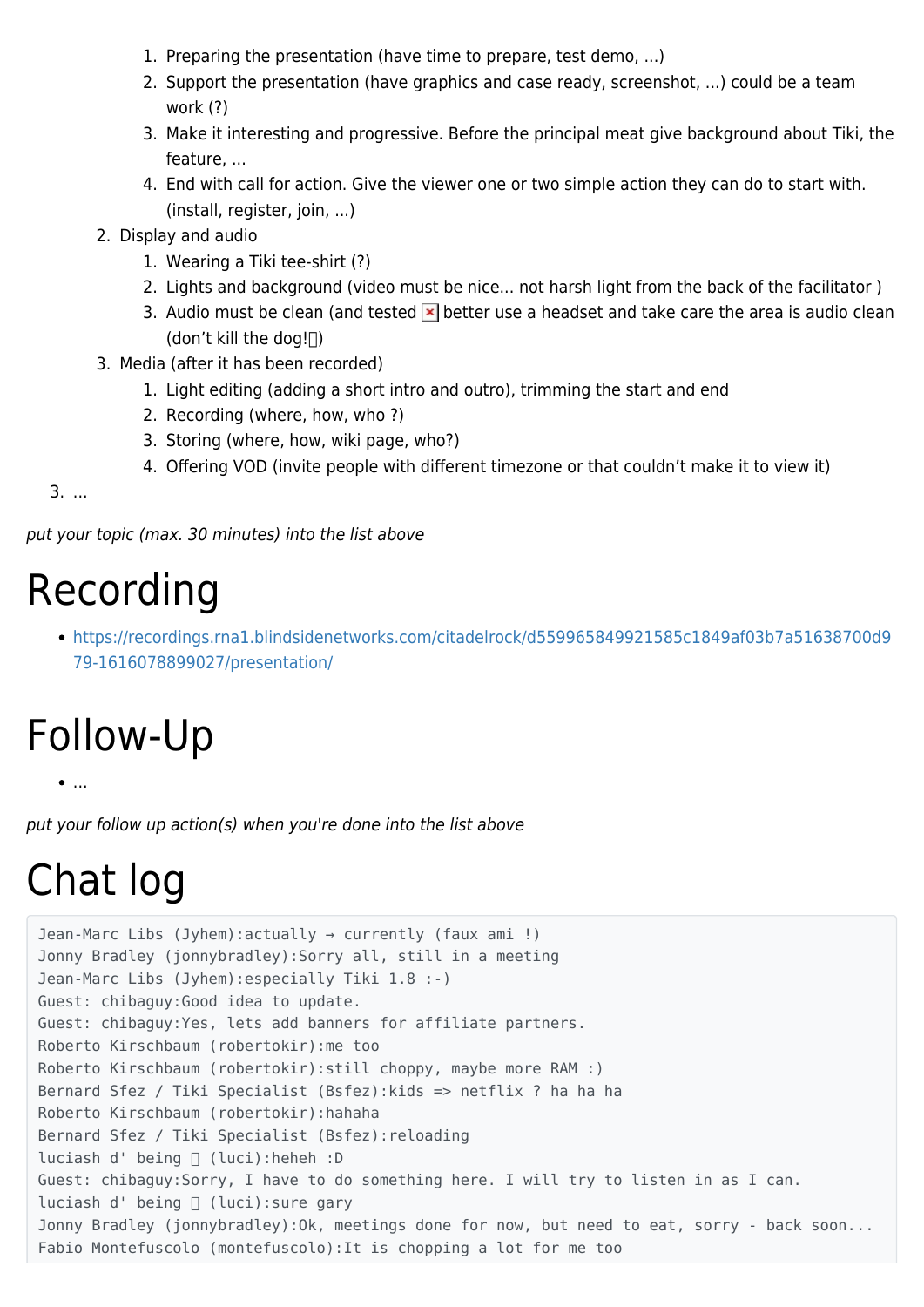luciash d' being  $\Box$  (luci): OK, now it seems I got disconnected too... what is going on? : D luciash d' being (luci):https://tiki.org/Demo Jonny Bradley (jonnybradley):Back - eating but listening Roberto Kirschbaum (robertokir):chop sway again aris002:bernard has got too much water in his mic.. :) Bernard Sfez / Tiki Specialist (Bsfez):https://tiki.org/TikiFest-Virtual-2021 luciash d' being  $\sqcap$  (luci): actually no : ( luciash d' being [ (luci): sorry B Fabio Montefuscolo (montefuscolo):B, I think you should stop Fabio Montefuscolo (montefuscolo):We can't understand you luciash d' being  $\sqcap$  (luci): Something is eating your upstream bandwidth Fabio Montefuscolo (montefuscolo):Stop the torrents :D luciash d' being  $[]$  (luci):lol, stop the torrents :D luciash d' being  $\Box$  (luci): now it is better, we can understand now Jean-Marc Libs (Jyhem):+1 for removing the release cycle talk luciash d' being  $\sqcap$  (luci): choppy as hell again : ( Roberto Kirschbaum (robertokir):+1 for removing the release cycle talk Bernard Sfez / Tiki Specialist (Bsfez):https://tiki.org/Roundtable-Meeting-2021-03 luciash d' being  $\Box$  (luci): In my opinion Demo/Presentation is about presenting something noninteractively with a Q&A part at the end and Workshop means something you are coaching someone to do something with Tiki and they can try that themselves and you just guide them. Fabio Montefuscolo (montefuscolo):You sell on the presentation ... you teach on the workshop luciash d' being ∏ (luci):More Interactively Fabio Montefuscolo (montefuscolo)::D Bernard Sfez / Tiki Specialist (Bsfez):Perfect ! :-) luciash d' being □ (luci):Yes Jean-Marc Libs (Jyhem):Nobody with choppy sound will be tolerated !! :-D :-D Jean-Marc Libs (Jyhem):I will NOT wear a tie :-) luciash d' being □ (luci):You can sell just some feature Fabio Montefuscolo (montefuscolo):but you are going to interrupt the current recording Fabio Montefuscolo (montefuscolo):can we mege after? Bernard Sfez / Tiki Specialist (Bsfez):editing after Fabio Montefuscolo (montefuscolo):Ok! Fabio Montefuscolo (montefuscolo):I want to learn plugin listExecute too Fabio Montefuscolo (montefuscolo):I want to learn how to setup trackers and fetch that from another application Jonny Bradley (jonnybradley): Sure, yes (i'm listening mostly) Roberto Kirschbaum (robertokir):what's that page again? Jean-Marc Libs (Jyhem):https://tiki.org/TikiFest-Virtual-2021 luciash d' being (luci):https://tiki.org/TikiFest-Virtual-2021 Roberto Kirschbaum (robertokir):tks Jonny Bradley (jonnybradley):there should be more of a delay on those popups, and a timeout for ones that get left behind Jonny Bradley (jonnybradley):can't seem to enable my mic now luciash d' being □ (luci): reload? Jonny Bradley (jonnybradley):brb luciash d' being  $\Box$  (luci):u can refresh (F5) luciash d' being □ (luci):the shared wiki page luciash d' being ∏ (luci):ah luciash d' being [ (luci)::D Roberto Kirschbaum (robertokir):I'll be at the coding sessions luciash d' being  $\sqcap$  (luci): me too! Roberto Kirschbaum (robertokir):you've upgraded your sound effects library Bernard? Fabio Montefuscolo (montefuscolo):Do you know lighting talks ?